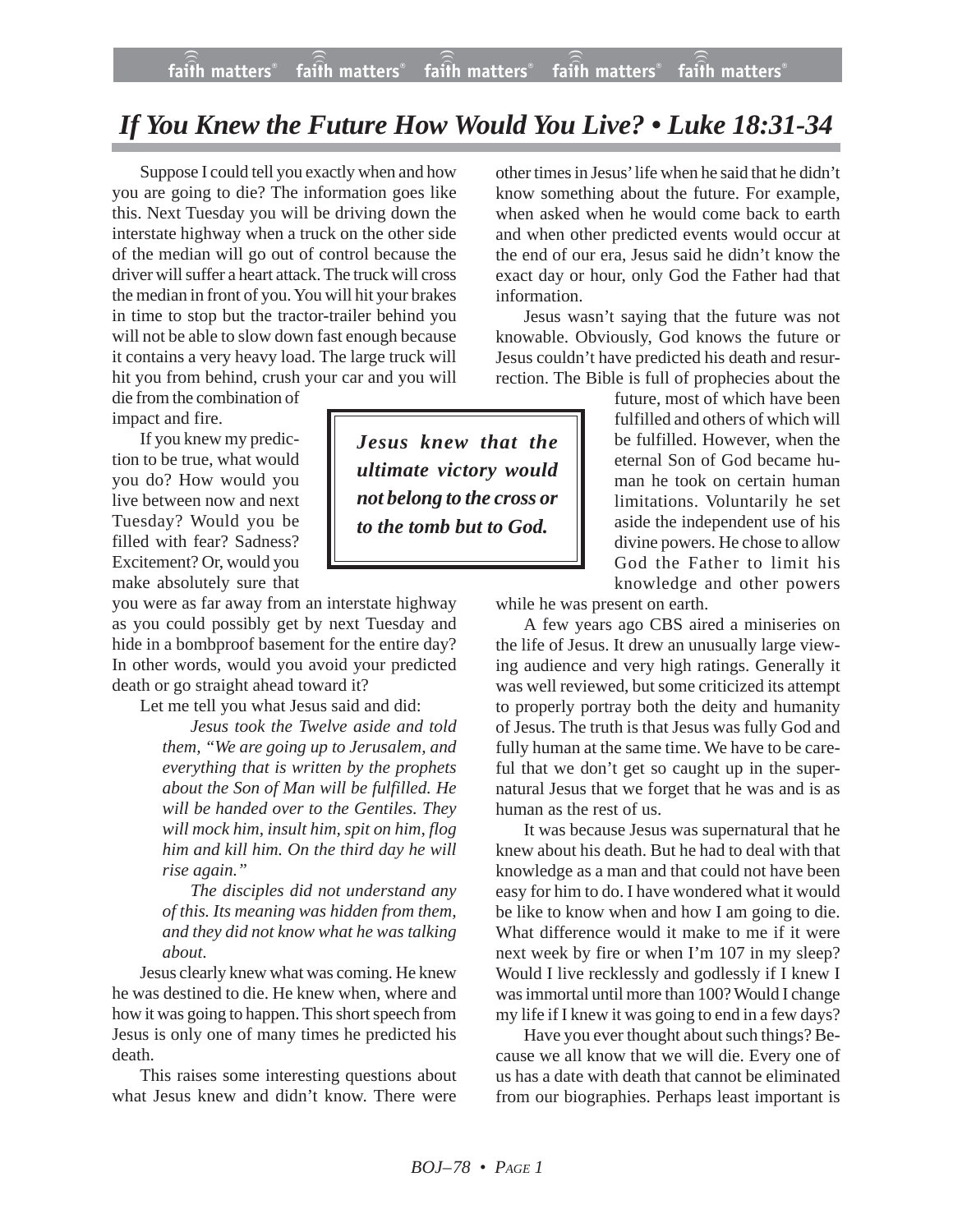when and how we will die and most important is that death is our eventual destiny. We, like Jesus, are going to die.

Jesus faced a difficult death. And he faced it with courage. He knew that when the time came he would be out of control: *"He will be handed over to the Gentiles."* This meant that the Romans would arrest and execute him. Most of us hate to lose control of our lives and bodies. It is humiliating to have someone else make our decisions for us. It was especially humiliating for the Jewish Jesus to be controlled by the Gentile Romans.

He knew there would be psychological and spiritual abuse: *"They will mock him, insult him, spit on him."* It wasn't just death; it was the way he was going to die. Many of us have said, "It isn't death that scares me but the way I might die." We all want to die of old age in our sleep. None of us wants to die during a horrible and humiliating attack from a criminal. Yet, Jesus knew in advance that he would be publicly assaulted, humiliated, insulted. His was truly cruel and unusual punishment. He knew that he would be flogged and crucified to death. It was as bad as it could be. Jesus knew how hard it would be, and yet he faced it all with courage.

There are different types of courage. There is courage in crisis. It is wonderful when a soldier acts courageously to save others in battle. It is bold and generous when someone dives into dangerous waters to save a child from drowning. It is the courage of an instant and heroic decision to sacrifice oneself to save someone else.

That is different from the type of courage or heroism that is decided in advance. This is the person who knows what is coming and could walk away but does not. It is the deliberate decision that is carefully thought through ahead of time knowing full well what the consequences will be. This is the person who donates a kidney, volunteers to work in a war zone or offers to give away an entire fortune.

Jesus knew exactly what was going to happen. He knew how horrible it was going to be. He could have run away. He could have changed his mind. Instead, he went straight to Jerusalem. He faced difficulty with enormous courage.

As Christians, we too can be courageous. We can face hard decisions, criticism, danger, opposition and suffering. Not because we are smarter or stronger or better than others, but because we have the same resources from God that Jesus had. God can and will be there for us. He is the center of our being and the source of our strength. When God is Number One in our lives he gives us the courage to face whatever the difficulties of life may be.

One of the reasons for Jesus' heroic courage is that he faced death with hope. Jesus predicted that on "*the third day he will rise again*." Jesus knew that the ultimate victory would not belong to the cross or to the tomb but to God. Jesus was headed for resurrection. He would be dead for three days and then come back to life again in his resurrection body.

Jesus faced death knowing two amazing truths. He knew the terrible power of sin and he knew the awesome power of God. Sin is a terrible thing. Sin is like a massive computer virus that destroys more than files and hard drives. It destroys lives. It starts out seeming so innocent but it grows and permeates and consumes. Do you remember the I LOVE YOU virus that did billions of dollars in worldwide computer damage? It started out so innocently. Its message seemed good and inviting and positive. But, once it gained access, it proved to be more about loss than about love, more about death than about life. So it is with sin that seems like fun and good but soon is out of control.

Jesus knew what sin could do. And he knew that when he was crucified all its terrible power would be downloaded on him. He knew it would be awful. He knew he would die.

But he also knew that the power of God is awesome. God can restore what has been destroyed. He can replace life where there has been death. He could bring Jesus back to life again. Jesus faced difficulty with courage and death with hope because he knew that God would raise him from the dead.

And the same goes for Christians. We are promised by God that we too will be raised from the dead and enjoy eternal life with Jesus. One of the distinctive marks of Christians in the early centuries is that their deaths were different from other deaths seen in and around the Roman Empire. Even when they were martyred for their Christian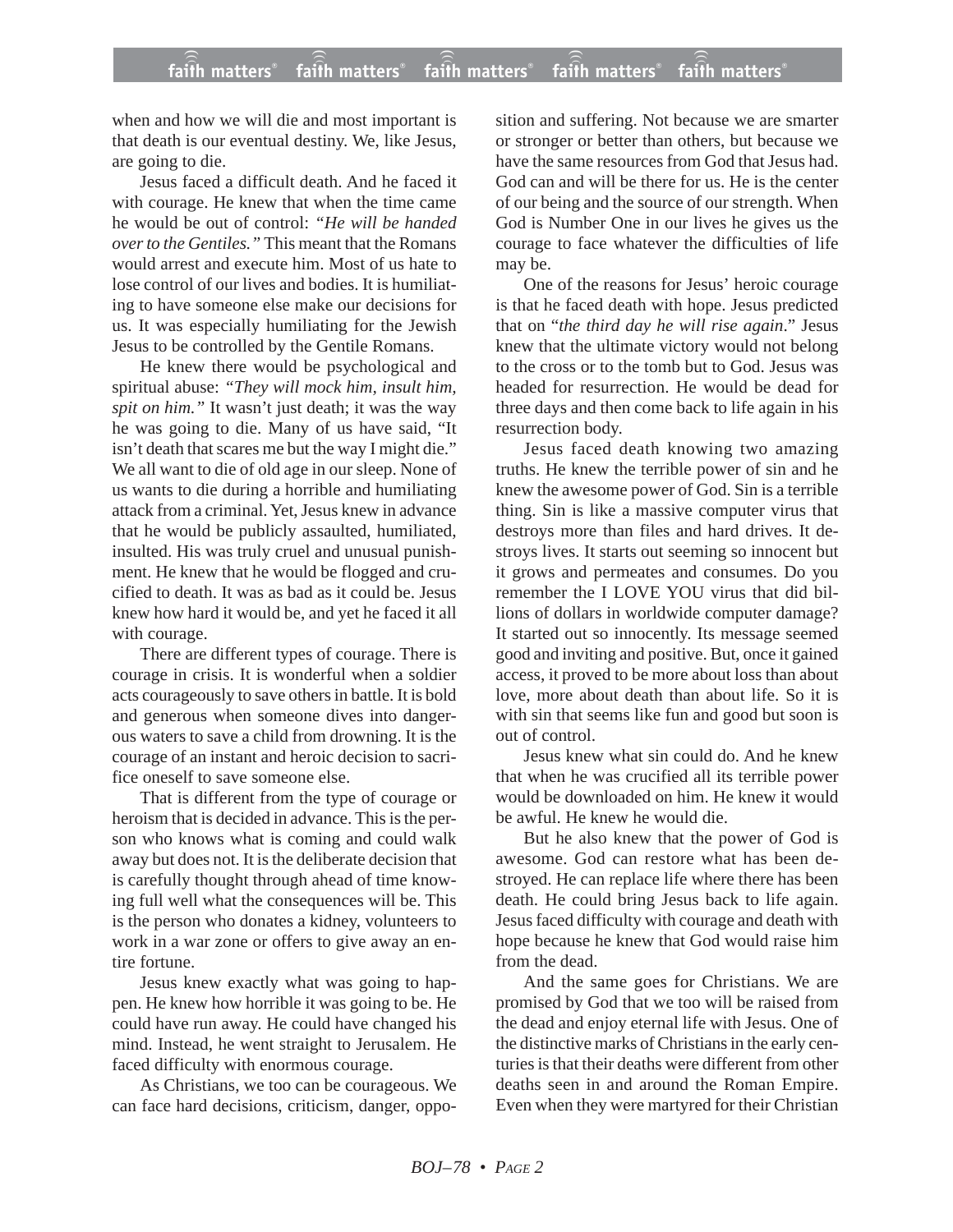## **faith matters® faith matters® faith matters® faith matters® faith matters®** ))) ))) faith matters® faith matters<sup>®</sup> faith matters

faith (and some of them died horrible deaths!), they died with such courage and hope that the executioners would convert to Christianity.

I have seen it for myself. One of the most amazing lessons I have learned as a pastor is about the courageous and hopeful way that Christians die. They speak in the future tense. They are not frightened by death. They have a peace that passes my understanding.

While it is true that we do not know when or how we will die, it is equally true that as Christians we know for certain that we will live again, that we will share the resurrection of Jesus Christ.

This raises a very practical concern for many of us. When we hear talk about dying like Christians we wonder if it is really true. We say that inside we are cowards at heart and have minimal tolerance for pain and suffering. We doubt that we can face death well and therefore dread the prospect of dying. However, God gives us grace when we need it. If we are not dying today we don't need dying grace today. It is not your strength or mine; it is God's strength given to us when we

need it. I doubt that Jesus himself had the strength for crucifixion and death the day he spoke the words we are talking about here. However, he did have the confidence that God would be there for him when the time finally came. And we, too, can have the confidence and faith that God will be

there for us to supernaturally face every difficulty and pain. God will be there for us when we are facing death itself.

Jesus knew what was coming. He faced difficulty with courage and he faced death with hope. But, Jesus' followers couldn't understand: *"The disciples did not understand any of this. Its meaning was hidden from them, and they did not know what he was talking about."*

Jesus' disciples were in complete denial. This was the seventh time Jesus had told them what was going to happen and they still didn't get it. They had already made up their minds what they wanted to happen and that blocked their ability to hear what was really going to happen. They were convinced that Jesus was going to become a military leader to free the nation of Israel from Roman rule and restore the glories of an earlier kingdom. They knew it!

We all have our encounters with denial. Recently I talked to an employee whose co-worker wasn't doing a very good job. He was twice called into the boss's office and warned that he was about to be fired. The third time into the boss's office he lost his job. In an hour-long conversation with a co-worker he complained that he had no idea this was coming and was never warned by the boss. This certainly didn't fit the facts, but he only heard what he wanted to hear.

The same happens with family deaths. Grandpa has a terminal illness. When he tells the family that he is going to die, several interrupt to say, "Oh no, Grandpa, you're not going to die. You're going to get better. We're going fishing this summer and hunting together this fall and snowmobiling next winter. You are going to be just fine." It is denial—believing what we want to

believe and hearing what we want to hear.

Jesus' followers didn't understand. They didn't really listen. And they certainly didn't believe that he knew what he was talking about. It seems strange, but we need to be careful that we don't behave in exactly the same way. People frequently do not hear what God says. As Christians

we imagine that God is telling us what we want to hear and we ignore the truth of God from the lips of Jesus.

Our family used to regularly watch a television series called Early Edition. It was the story of a man living in Chicago who regularly received the Chicago Sun Times a day early. He knew what was going to happen before it actually happened. Usually it was something bad and usually he intervened to change the future.

Jesus gave an "early edition" to his followers. He said:

> *"We are going up to Jerusalem, and everything that is written by the prophets*

*As Christians we imagine that God is telling us what we want to hear and we ignore the truth of God from the lips of Jesus.*